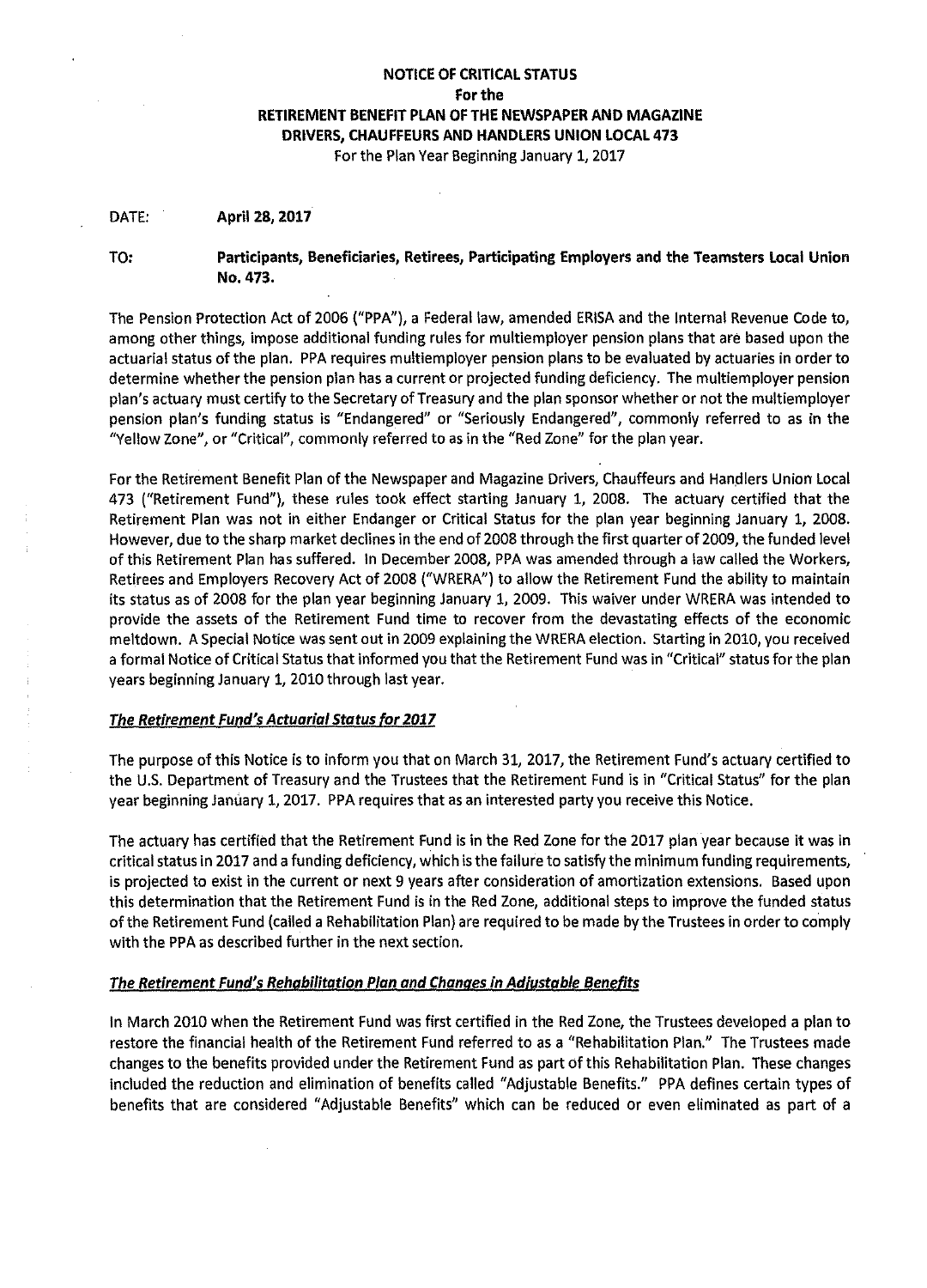Rehabilitation Plan even if they would otherwise be protected under ERISA's anti-cutback rules. The' term "Adjustable Benefit" generally includes all of the following:

**Country** 

- 1. Any right to receive a retirement benefit prior to Normal Retirement Age; and
- 2. Any early retirement benefit or retirement type subsidy including the Early Retirement Benefit under the Retirement Fund; and
- 3. All disability benefits not yet in pay status; and

a ya jina ku

- 4. Pre-Retirement death benefits other than the Qualified Pre-retirement Survivor Annuity; and
- 5. All post-retirement death benefits that are not part of an annuity form of payment; and
- 6. All benefits, rights and features under the plan that are not otherwise referenced above; and
- 7. All benefit increases adopted within the last five years.

This Rehabilitation Plan, effective November 23, 2010, includes two Schedules, one called the "Preferred Schedule" and the other called the "Default Schedule." The Trustees provided the schedules to the Teamsters Local Union No. 473 ("Local Union") and the contributing Employers (collectively referred to as "bargaining parties") on November 23, 2010. The bargaining parties adopted an alternative schedule calling for supplemental contributions (contributions not related to the level of work performed) of \$1.8 million for 2012 and \$2.0 million for 2013 through 2016 as part of their new Collective Bargaining Agreement (CBA).

Any changes to Adjustable Benefits which are adopted as part of the Rehabilitation Plan **will not** reduce the level of any participant's accrued benefit payable at Normal Retirement Age. Additionally, these reductions will not apply to any participant or beneficiary that started receiving his or her benefits prior to April 30, 2010, the date of the initial Notice.

## **Please note, that effective April 30, 2010, due to the** *fact* **the Retirement Fund is in the Red Zone, PPA requires that the Retirement Fund cannot pay lump sum or similar benefits including the Special Death Benefit or Cash Withdrawal Benefit previously payable upon the death of a Participant.**

### **Notification that Employer Surcharges mav be Required in Certain Circumstances**

Once a multiemployer pension plan is certified in the Red Zone, PPA requires that all contributing employers pay a surcharge to the pension fund to help improve the funding situation. Surcharges are additional contributions paid to the Retirement Fund at the same time and in the same manner as the regular contributions. Once the bargaining parties negotiate the Schedule provided under the Rehabilitation Plan, the obligation for the employer to pay the surcharges is eliminated. The amount of this surcharge is in addition to the amount an employer is otherwise required to contribute to the Retirement Fund under the applicable collective bargaining agreement. With some exceptions, a 5% surcharge applies for the initial critical plan year and increases to 10% for succeeding plan years until it is no longer applicable. In the case of the bargaining parties for this Retirement Fund, the 5% surcharge applied to contributions for work performed on and after May 30, 2010. The surcharge increased to 10% as of January 1, 2011 and remained in effect until the bargaining parties negotiated the alternate schedule in 2012.

### **Where to Get More Information**

PPA requires that the plan actuary determine the Retirement Fund's status each year and that a Notice of such status be issued to all interested parties annually. The Retirement Fund will also be providing a summary of the Rehabilitation Plan in the near future. You have the right to receive a copy of the Rehabilitation Plan from the Retirement Fund upon written request.